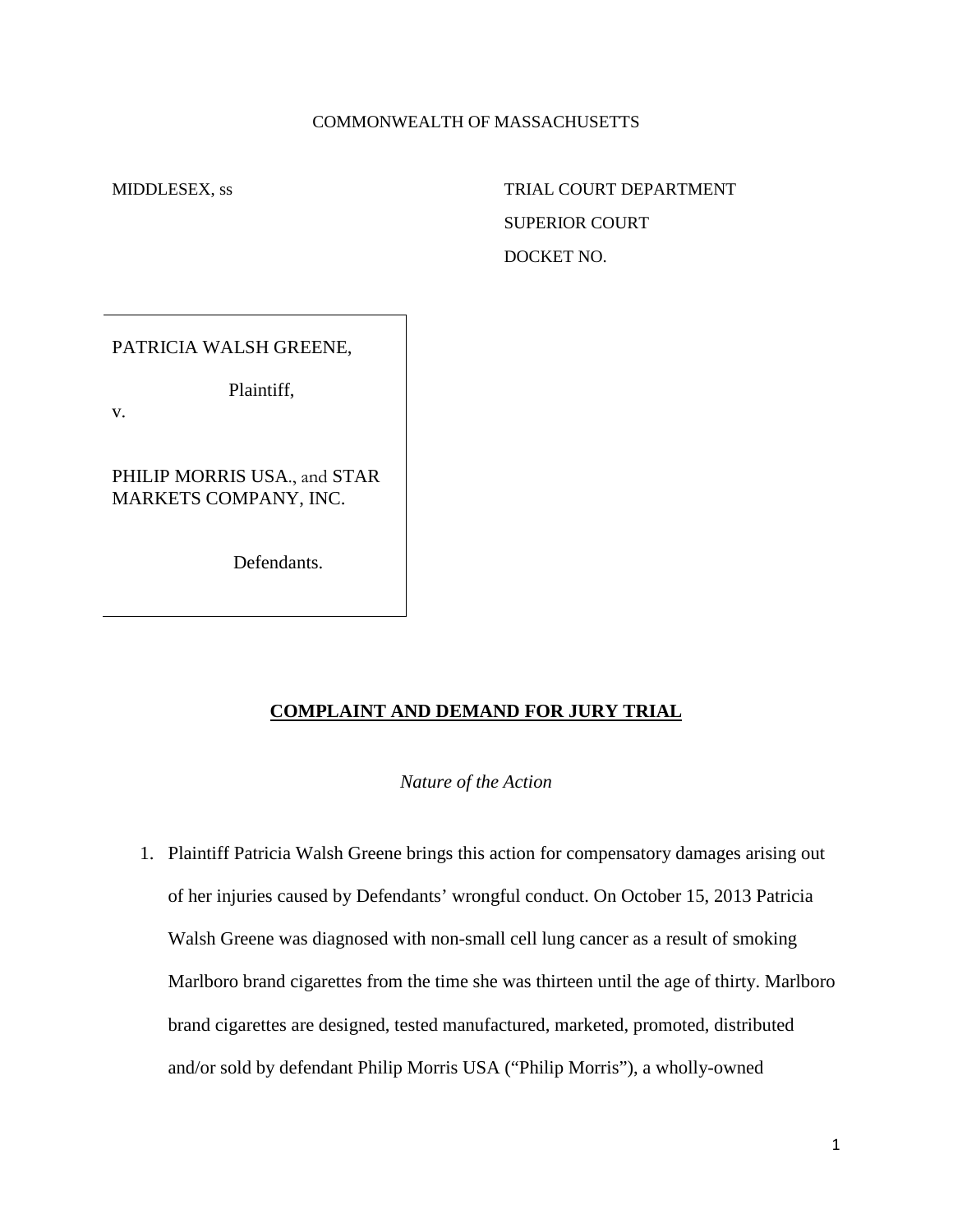subsidiary of Altria Group, Inc. Marlboro cigarettes were defective and unreasonably dangerous and should not have been sold to Patricia Walsh Greene at any time.

- 2. Defendant Philp Morris has known for decades that cigarette smoking causes a variety of potentially fatal diseases and that the nicotine contained in its cigarettes is a highly addictive drug. *United States v. Philip Morris USA, Inc*., 449 F. Supp. 2d 1, 146-307 (D.D.C. 2006). Philip Morris has consistently engaged in a public relations campaign to mislead, confuse, and deceive the public, including the plaintiff Mrs. Greene, as to the dangerousness of its cigarettes and the addictive quality of the nicotine contained therein. Since the 1950's Philip Morris, having joined industry trade associations such as the Tobacco Industry Research Committee ("TIRC"), publically pledged to "to aid and assist research into tobacco use and health." Contrary to such public statements, Philip Morris has since that time actually done everything it can to conceal and distort information about the negative health consequences of smoking cigarettes.
- 3. Philip Morris' own archives show that it has known for decades that nicotine is an addictive drug and that its products are nicotine delivery devices. Philip Morris internal documents from the 1960s show that the company had knowledge that nicotine is a "powerful pharmacological agent" and that the primary motivation for smoking cigarettes is to obtain the effects of nicotine. Defendant Philip Morris has also internally researched and acknowledged addiction can be intensified through adjustment and manipulation of the amount of nicotine in cigarettes and the method of nicotine delivery. Philip Morris has used this information to manipulate the nicotine delivery of its cigarettes so as to initiate and maximize addiction in smokers such as Mrs. Greene.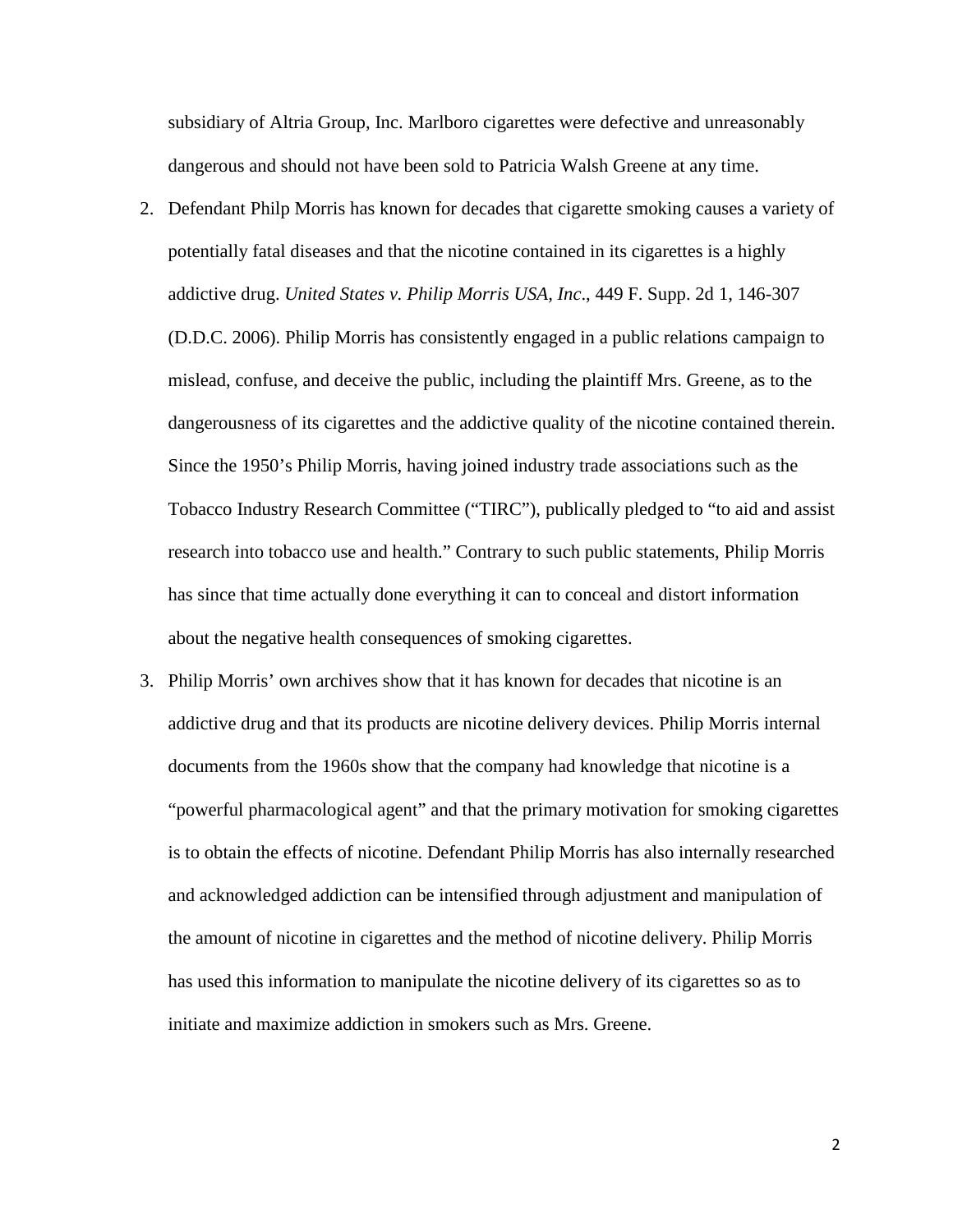- 4. Defendant Philip Morris has also known for decades that most smokers begin smoking as children, some as young as ten years old according to Philip Morris' own internal research. Despite this knowledge, and with knowledge that cigarette smoking is hazardous to one's health, Philp Morris has often employed marketing techniques designed to attract children and teenagers to smoking. Such techniques include handing out free samples, promotional items, and specially designed advertisements used to appeal to children and adolescents.
- 5. Defendant Star Markets Company, Inc. sold Marlboro brand cigarettes in the Boston area during the time that Patricia Walsh Greene was purchasing and smoking Marlboro brand cigarettes. Patricia Walsh Greene primarily purchased her cigarettes at Star Markets Company, Inc.'s Western Ave location in Brighton, Massachusetts. The Marlboro brand cigarettes Star Markets Company, Inc. sold were defective and unreasonably dangerous and should not have been sold to Patricia Walsh Greene at any time.
- 6. Plaintiff Patricia Walsh Greene seeks compensatory damages for the wrongful conduct alleged in this Complaint, which proximately caused her pain and suffering, and other losses and expenses, due to her battle with lung cancer.

#### *The Parties*

- 7. Plaintiff Patricia Walsh Greene is a resident of Newton, Massachusetts.
- 8. Defendant Philp Morris USA ("Philip Morris") is a Virginia corporation that conducts business in the Commonwealth of Massachusetts. Philip Morris manufactures, advertises and sells Marlboro cigarettes throughout the United States, including the Commonwealth of Massachusetts.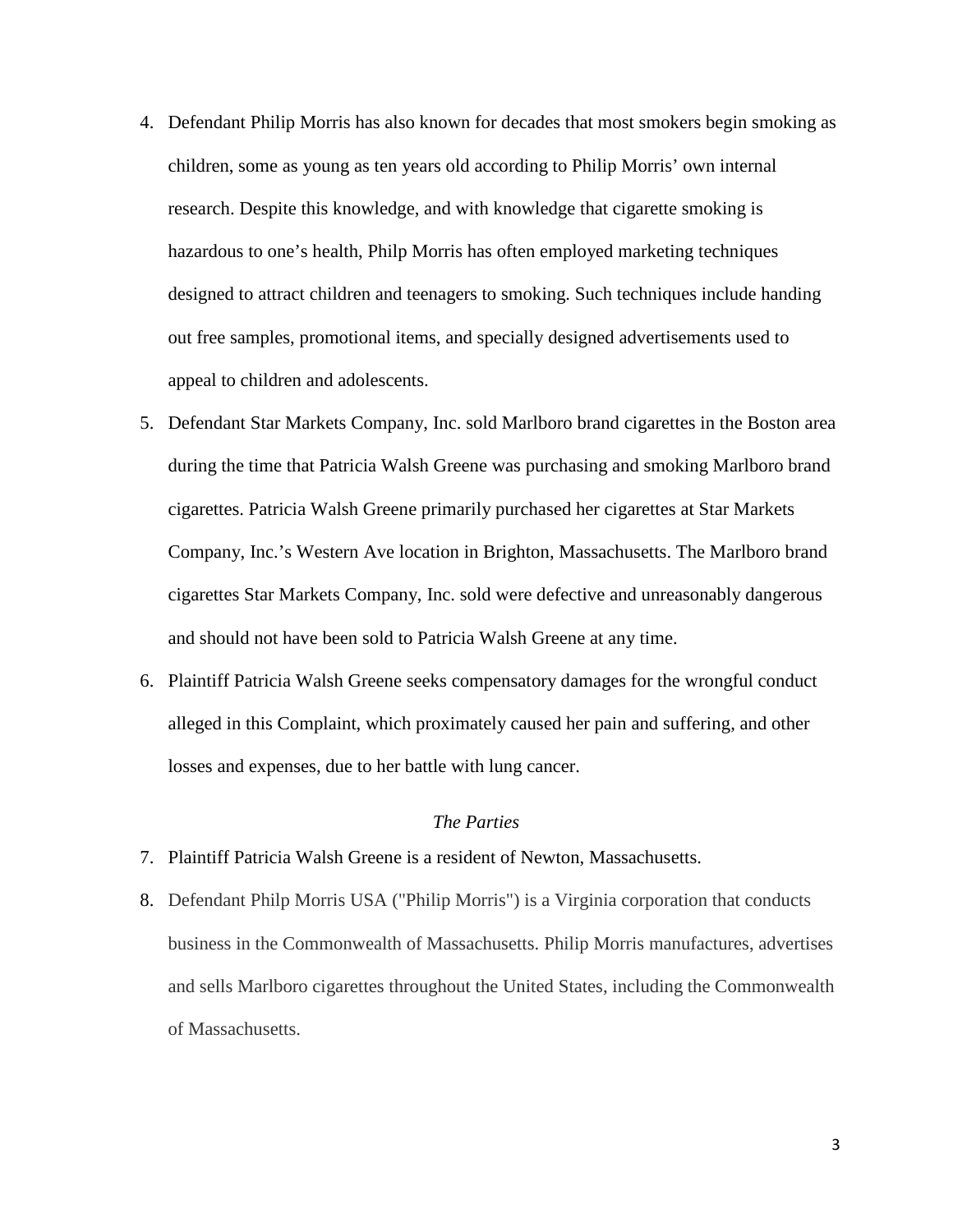- 9. Defendant Star Markets Company, Inc. ("Star Market") is a Massachusetts corporation with its principal/and or usual place of business at 750 West Center Street, West Bridgewater, Massachusetts 02379.
- 10. At all pertinent times, defendants acted through their duly authorized agents, servants and employees who were then acting in the course and scope of their employment, and in furtherance of the business of defendants.
- 11. All defendants did and continue to do business in the Commonwealth of Massachusetts; made contracts to be performed in whole or in part in the Commonwealth; and/or manufactured, tested, sold, offered for sale, supplied cigarettes, or placed cigarettes in the stream of commerce, or in the course of business, materially participated with others in so doing, cigarettes; and performed such acts as were intended to, and did, result in the sale and distribution in the Commonwealth of cigarettes from which the defendants derived substantial revenue, directly or indirectly. All defendants also caused tortious injury by acts or omissions in the Commonwealth, and/or caused tortious injury in the Commonwealth by acts or omissions outside the Commonwealth.

## *Jurisdiction and Venue*

- 12. This Court has jurisdiction over the subject matter of this action pursuant to G.L. c. 212, § 4. This Court has personal jurisdiction over the defendants pursuant to G.L. c. 223A, §§ 2 and [3.](http://www.westlaw.com/Link/Document/FullText?findType=L&pubNum=1000042&cite=MAST223AS3&originatingDoc=Iff1725ee20b811dbbffafa490ee528f6&refType=LQ&originationContext=document&vr=3.0&rs=cblt1.0&transitionType=DocumentItem&contextData=(sc.RelatedInfo))
- 13. Venue is proper in Middlesex County pursuant to G.L. c. 223, §§ 7 and 8(4).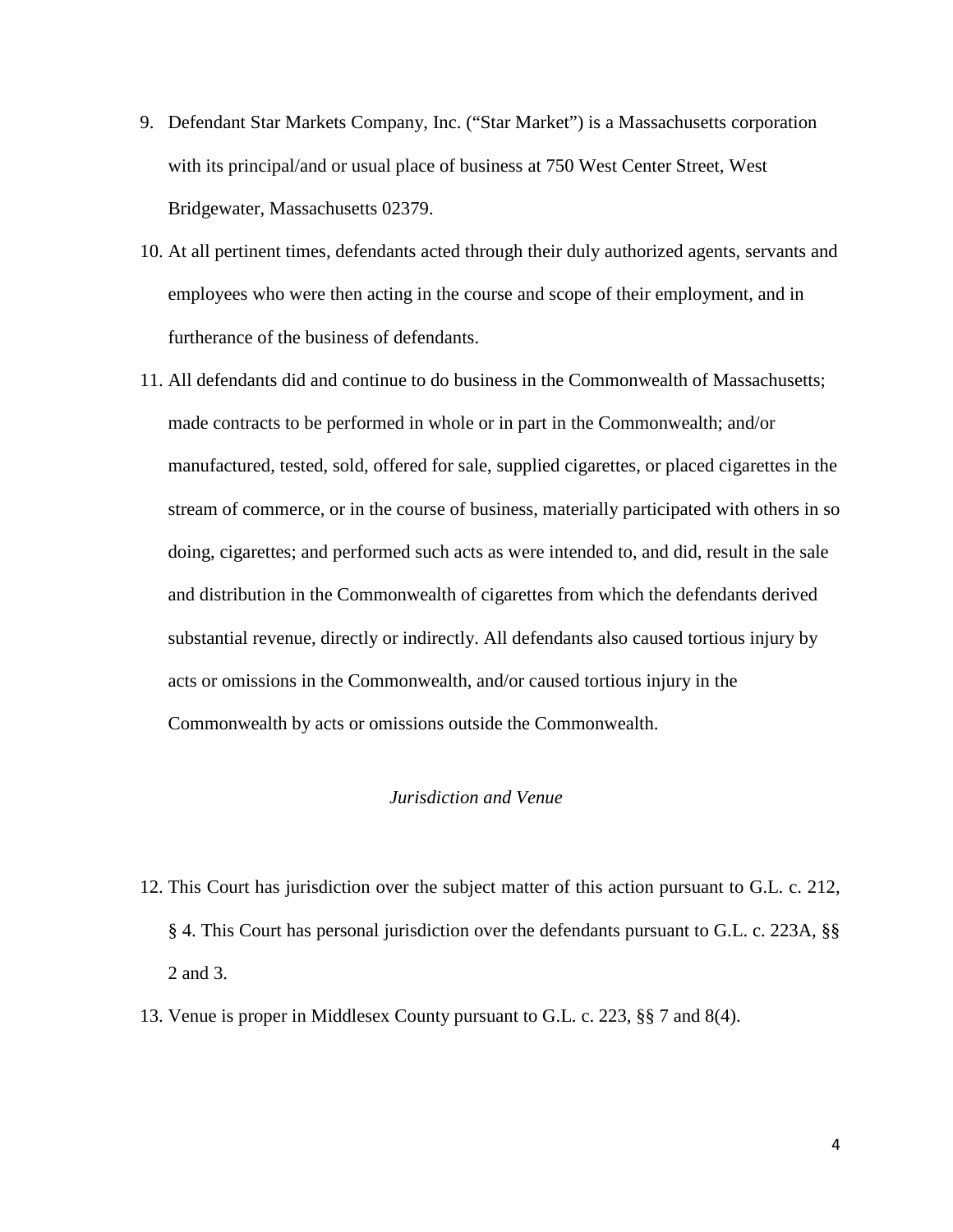#### *Factual Background*

- 14. Starting on or about 1971, at the age of thirteen, and continuing for years thereafter, Patricia Walsh Greene smoked Marlboro cigarettes. She started smoking Marlboros in part because she had access to them at no cost through free Marlboro Cigarette giveaway events in the Downtown Crossing area of Boston, Massachusetts. Patricia Walsh Greene continued smoking cigarettes until age thirty, primarily purchasing Marlboro brand cigarettes from the Star Market located on Western Avenue, in Brighton, Massachusetts.
- 15. At all times relevant to this Complaint, Philip Morris knowingly made material misrepresentations and/or omissions to the public, including Patricia Walsh Greene, about the link between smoking and various diseases, and, in particular, misrepresented that nicotine is not addictive. As late as 1994, Philip Morris testified before the United States Congress that it did not believe nicotine is addictive. After this testimony, Philip Morris engaged in national advertising in which it stated "Philip Morris does not believe cigarette smoking is addictive. People can and do quit all the time."
- 16. Philip Morris made the above representations despite a substantial body of evidence, including evidence developed by Philip Morris and other cigarette manufacturers, indicating that nicotine is not only addictive, but is the reason why people, including Patricia Walsh Greene, smoked. Rather than acknowledging what it has known for years, that the primary purpose of nicotine is to provide a pharmacological effect on the smoker that leads to and sustains addiction, Philip Morris has for decades used various misleading tactics to conceal the true role of nicotine, such as comparing the addictiveness of cigarettes to the enjoyment of eating Gummi Bears.

5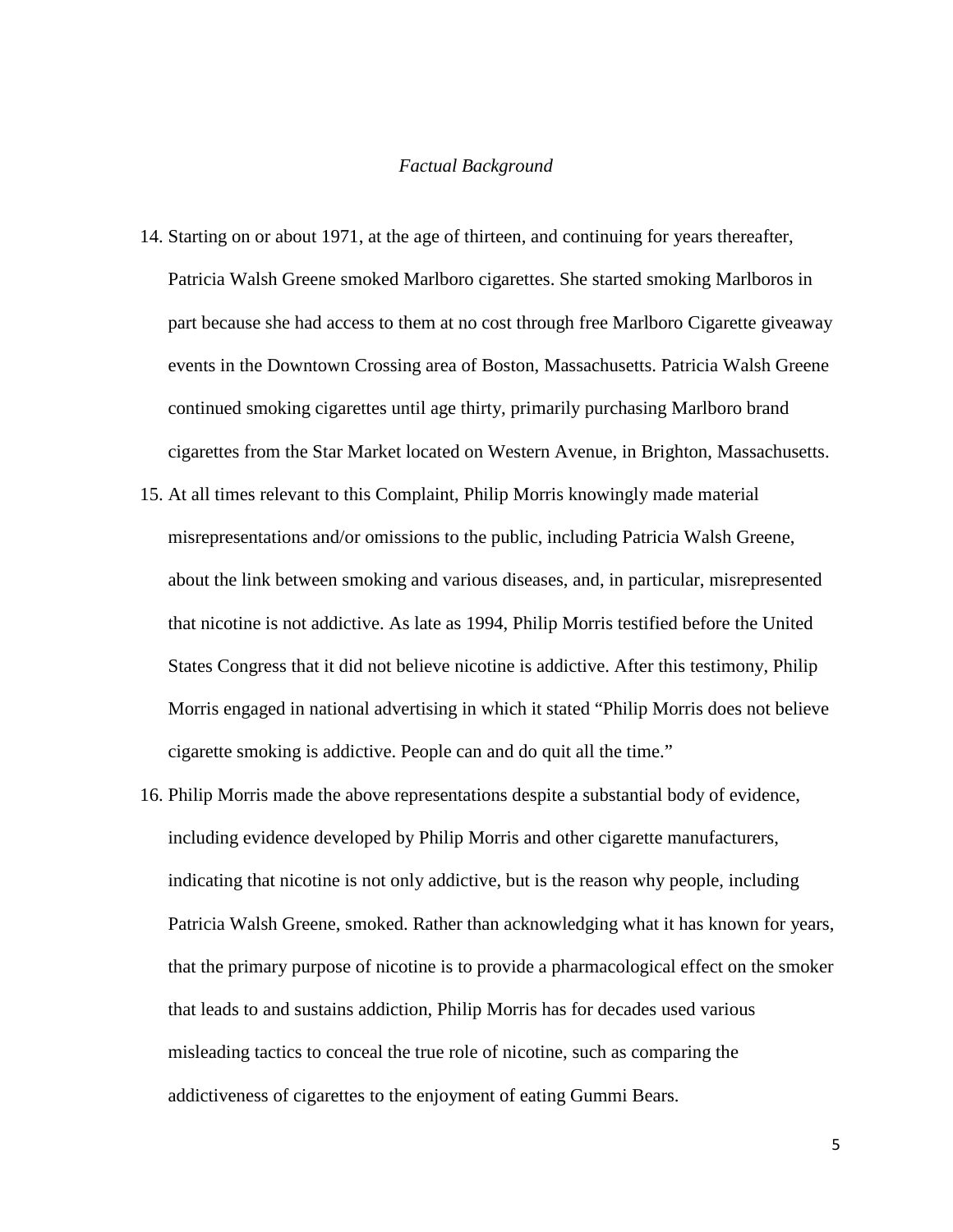- 17. Philip Morris has purposely manipulated and controlled the tar and nicotine content and delivery methods of its tobacco products, including Marlboro cigarettes, to create and maintain smokers' addiction to cigarettes.
- 18. Philip Morris has engaged in a variety of strategies to addict young people to smoking, such as cigarette giveaways in downtown Boston, in which cigarettes were given to minors, including Patricia Walsh Greene. These strategies were designed to put Philp Morris' Marlboro cigarettes into the hands of minors and/or were carried out with reckless disregard for whether the persons to whom its cigarettes were distributed were minors.
- 19. Philip Morris has known and/or should have known for years that Marlboro cigarettes cause human diseases, including lung cancer, and contain additives that intensify the dangers of smoking. Philip Morris, directly and through its trade associations, concealed and/or failed to disclose to the public and to Patricia Walsh Greene the true facts about the health hazards of smoking Marlboro cigarettes, including their highly addictive qualities, at the time she began smoking and for many years thereafter. Philip Morris' decades-long concealment of and/or failure to disclose the true facts about smoking, disease and addiction had devastating consequences for Patricia Walsh Greene. Patricia Walsh Greene, and many other members of the public, were denied the ability to make an informed decision about smoking Marlboros because information concerning the addictiveness of cigarettes, as well as the associated health consequences of smoking them, were being actively manipulated and concealed by Philip Morris.
- 20. Philip Morris directly, and through its trade associations, the Tobacco Institute and the Center for Tobacco Research (the successor in interest to the Tobacco Industry Research

6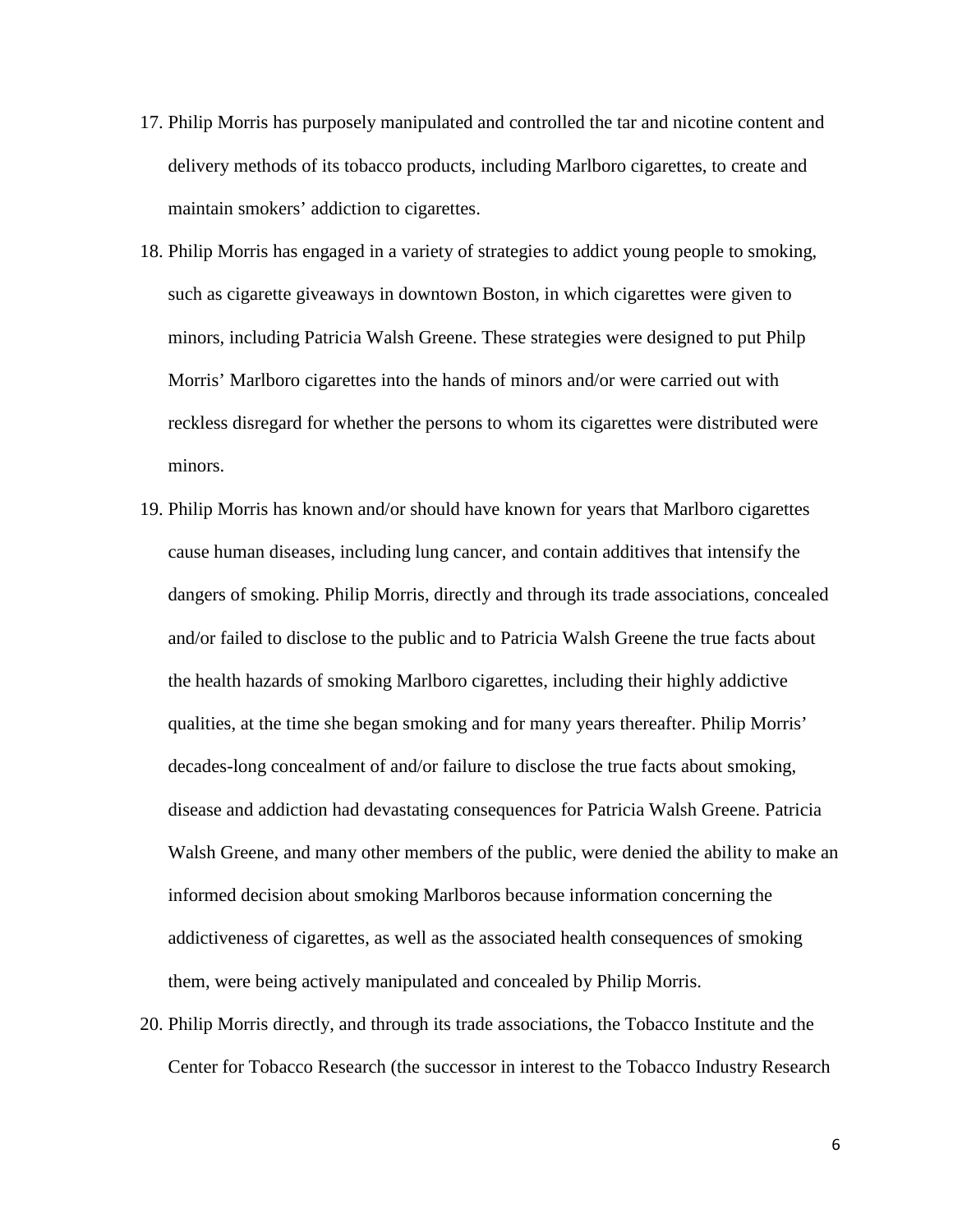Committee) manipulated Patricia Walsh Greene through a campaign of disinformation calculated to mislead the public about the health risks of smoking and to create doubt in the minds of smokers about the link between smoking and human disease.

- 21. In 2006, Federal District Judge Kessler found in *United States v. Philip Morris USA, Inc*., that Philip Morris had waited until 2000 to clearly state on its corporate website that it agrees with "overwhelming medical and scientific consensus that cigarette smoking causes lung cancer, heart disease, emphysema, and other serious disease in smokers." *United States v. Philip Morris USA, Inc*., 449 F. Supp. 2d 1, 208 (D.D.C. 2006). Judge Kessler also noted that despite this reluctant admission, "Philip Morris still does not include the information on its cigarette packaging that it agrees that smoking causes cancer and other diseases in smokers." *Id.*
- 22. Public statements from Philip Morris and its trade associations, were made with the expectation that consumers, including Patricia Walsh Greene, would rely on such statements in making decisions about whether to start, or to continue, smoking cigarettes.
- 23. As a result of Philip Morris' campaign of disinformation and targeting of children, Patricia Walsh Greene began smoking Marlboro cigarettes at the age of 13 and continued for another 17 years thererafter.
- 24. Although Patricia Walsh Greene initially quit smoking at age 22 she was unable to stay cigarette free, and took up smoking again only a year after quitting. She was finally able to quit smoking at the age of 30, in contemplation of bearing children and under immense pressure from her family.
- 25. Patricia Walsh Greene was diagnosed with non-small cell lung cancer in October of 2013.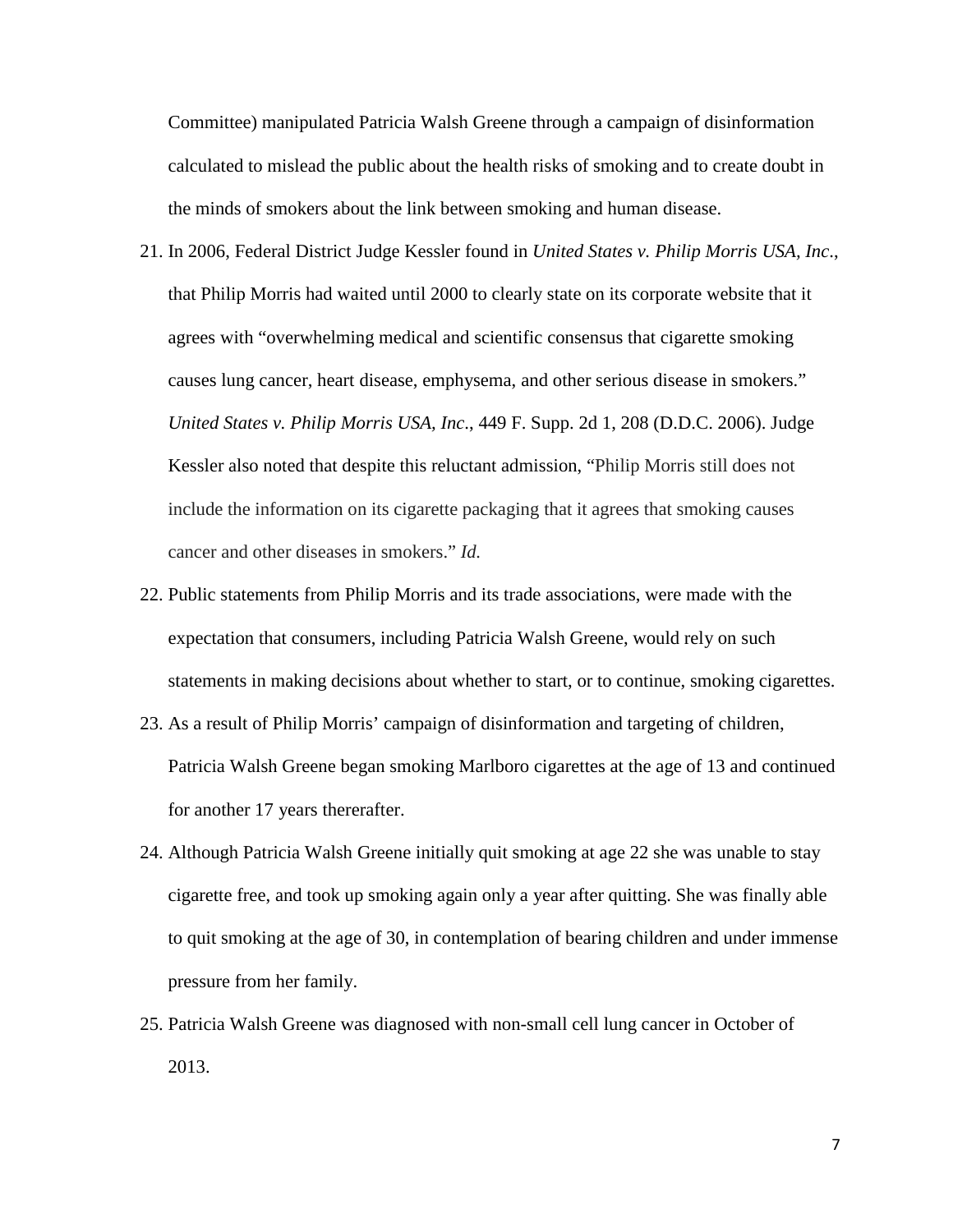- 26. Patricia Walsh Greene underwent a lobectomy, radiation, and chemotherapy treatments in order to treat her lung cancer. The treatments were physically strenuous and Patricia Walsh Greene was unable to go about her normal daily life. She missed work, personal physical activity that she cherishes, and important family moments. The side effects of the treatment also caused her significant pain and suffering.
- 27. Additionally, Patricia Walsh Greene has sustained permanent kidney damage as a result of the radiation and chemotherapy necessary to treat her non-small cell lung cancer. She also currently experiences shortness of breath related to her lobectomy.
- 28. Because of her non-small cell lung cancer and resulting surgery, chemotherapy, and radiation, Patricia Walsh Greene can no longer exercise regularly as she once did nor be as active as she was in the past. She has also experienced significant weight gain which has negatively affected her health in many ways.

## *Breach of Warranty* (Against All Defendants)

- 29. Plaintiff restates and incorporates herein the foregoing paragraphs 1-28 of her Complaint
- 30. Defendants have been engaged for many years in the business of manufacturing, testing, designing, advertising, marketing, packaging, selling, and/or distributing cigarettes, including Marlboro cigarettes, and placing cigarettes into the stream of commerce in and into Massachusetts.
- 31. Defendants' Marlboro cigarettes were expected to and did reach Patricia Walsh Greene in substantially the same condition they were in when originally manufactured, distributed and sold by defendants.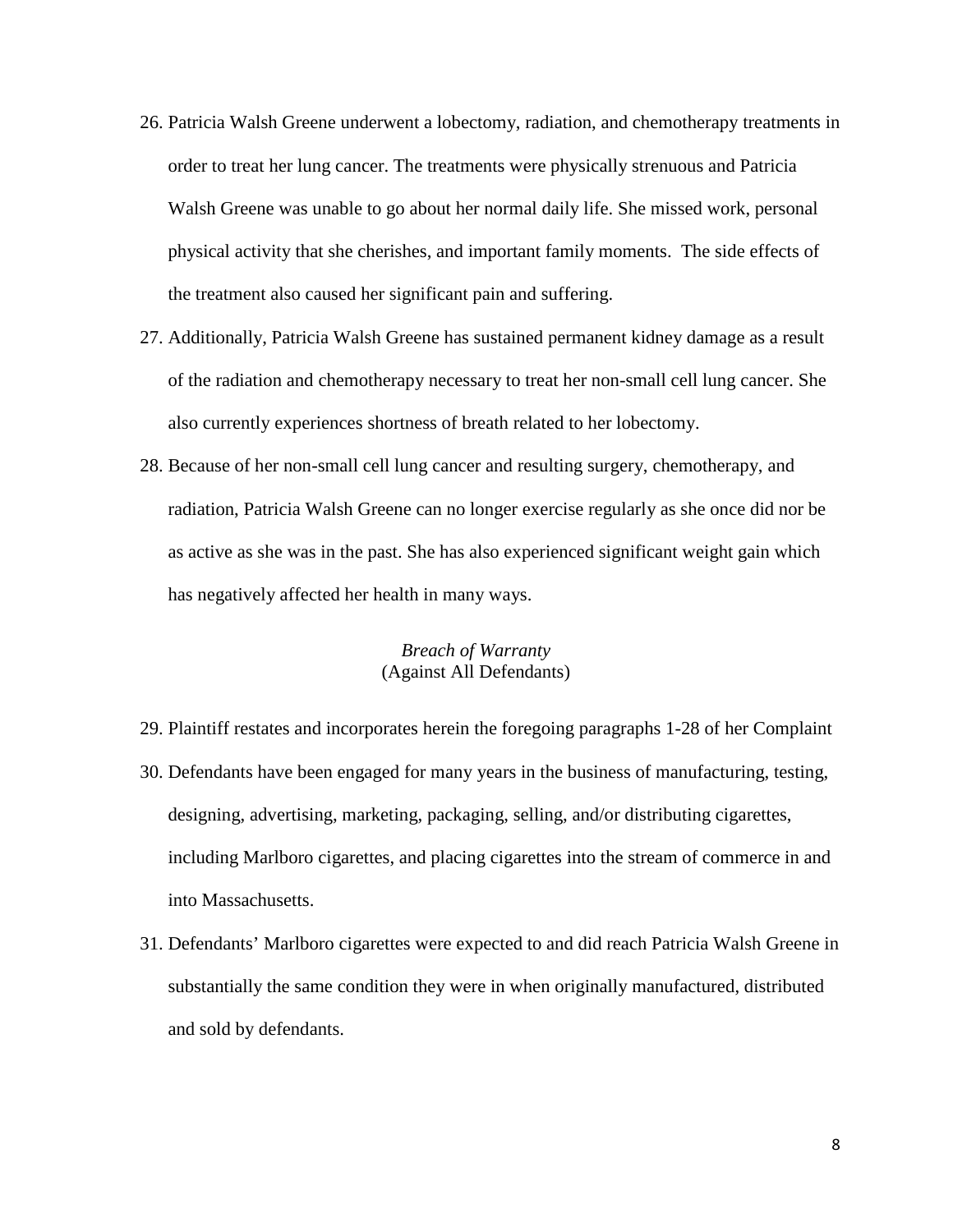- 32. Defendants, as the manufacturers, sellers, marketers and/or distributors of Marlboro cigarettes, impliedly warranted that such cigarettes were merchantable and fit for the ordinary purposes for which they were intended.
- 33. Defendants breached this warranty because the Marlboro cigarettes manufactured, sold and distributed by defendants to Patricia Walsh Greene, and other members of the public, were defective and unreasonably dangerous to users and consumers, because such cigarettes were carcinogenic, addictive, and contained dangerous levels of tar, nicotine and other dangerous substances. The foreseeable risks posed by Defendants' Marlboro cigarettes could have been reduced or eliminated by Defendants' adoption of a safer reasonable alternative design.
- 34. At all times relevant to this Complaint, Patricia Walsh Greene used and consumed the Marlboro cigarettes manufactured, sold and distributed by defendants in the manner in which Defendants intended and expected such cigarettes to be used.
- 35. As a proximate result of Defendants' breach of warranty, Patricia Walsh Greene contracted non-small cell lung cancer and is entitled to recover the damages sought in this Complaint.

### *Violations of G.L. c. 93A, Section 9* (Against All Defendants)

- 36. Plaintiff restates and incorporates herein the foregoing paragraphs 1-35 of her Complaint.
- 37. The Defendants have committed unfair and deceptive acts and practices in violation of Massachusetts' Consumer Protection Act, G.L. c. 93A, § 2(a) and regulations promulgated thereunder. These violations include, but are not limited to, Defendants' breach of their implied warranty of merchantability, in violation of G.L. c. 93A, § 2, by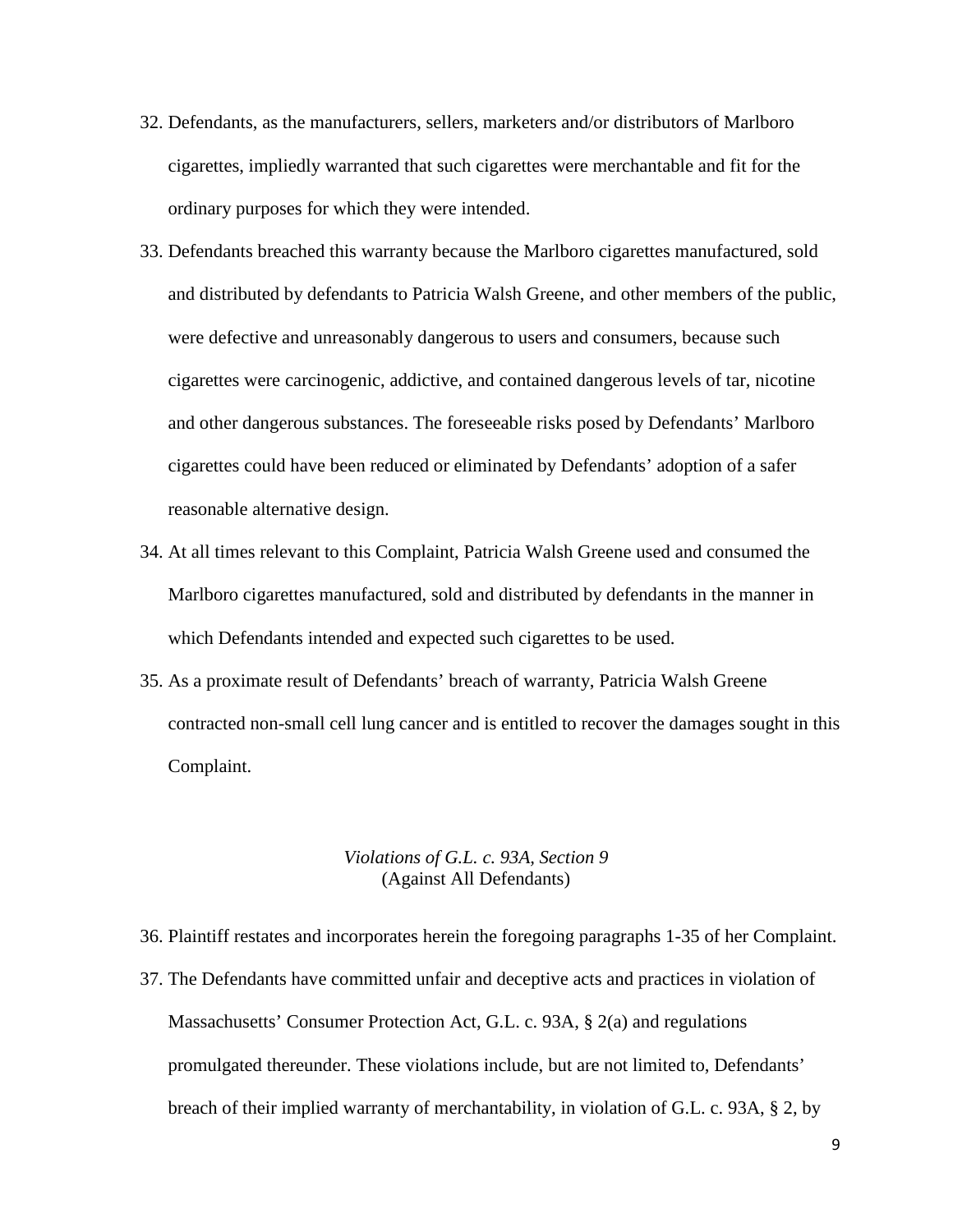manufacturing, selling and/or distributing Marlboro cigarettes in a defective condition unreasonably dangerous to users and consumers, including Patricia Walsh Greene, because such cigarettes were carcinogenic, addictive, and contained dangerous levels of tar, nicotine and other substances, when a safer alternative design was available.

- 38. Philip Morris also violated Massachusetts' Consumer Protection Act, G.L. c. 93A, § 2 by engaging in business practices that were oppressive or otherwise unconscionable. Philip Morris marketed its products to children, with the goal of turning them into addicted customers of Philip Morris' products. Philip Morris also engaged in the campaign of public deception described above, which was calculated to confuse the public as to the dangerousness of cigarettes and the addictiveness of the nicotine contained therein. Such misleading statements and representations were made only to increase Philip Morris' own profits and without regard for the health and safety of consumers, including Patricia Walsh Greene.
- 39. By letter dated February 12, 2015 plaintiff sent a demand for relief to Defendants Philip Morris and Star Market, in accordance with [G.L. c. 93A, § 9\(](http://www.westlaw.com/Link/Document/FullText?findType=L&pubNum=1000042&cite=MAST93AS9&originatingDoc=Iff1725ee20b811dbbffafa490ee528f6&refType=LQ&originationContext=document&vr=3.0&rs=cblt1.0&transitionType=DocumentItem&contextData=(sc.RelatedInfo))3). Defendants did not respond to plaintiff's demand for relief by making a written tender of settlement reasonable for the injuries suffered by Patricia Walsh Greene.
- 40. As a proximate result of defendants' unfair and deceptive trade practices, Patricia Walsh Greene developed non-small cell lung cancer and is entitled, pursuant to [G.L. c. 93A, § 9,](http://www.westlaw.com/Link/Document/FullText?findType=L&pubNum=1000042&cite=MAST93AS9&originatingDoc=Iff1725ee20b811dbbffafa490ee528f6&refType=LQ&originationContext=document&vr=3.0&rs=cblt1.0&transitionType=DocumentItem&contextData=(sc.RelatedInfo)) to recover the damages sought in this Complaint.

#### *Negligence* (Against All Defendants)

41. Plaintiff restates and incorporates herein the foregoing paragraphs 1-40 of her Complaint.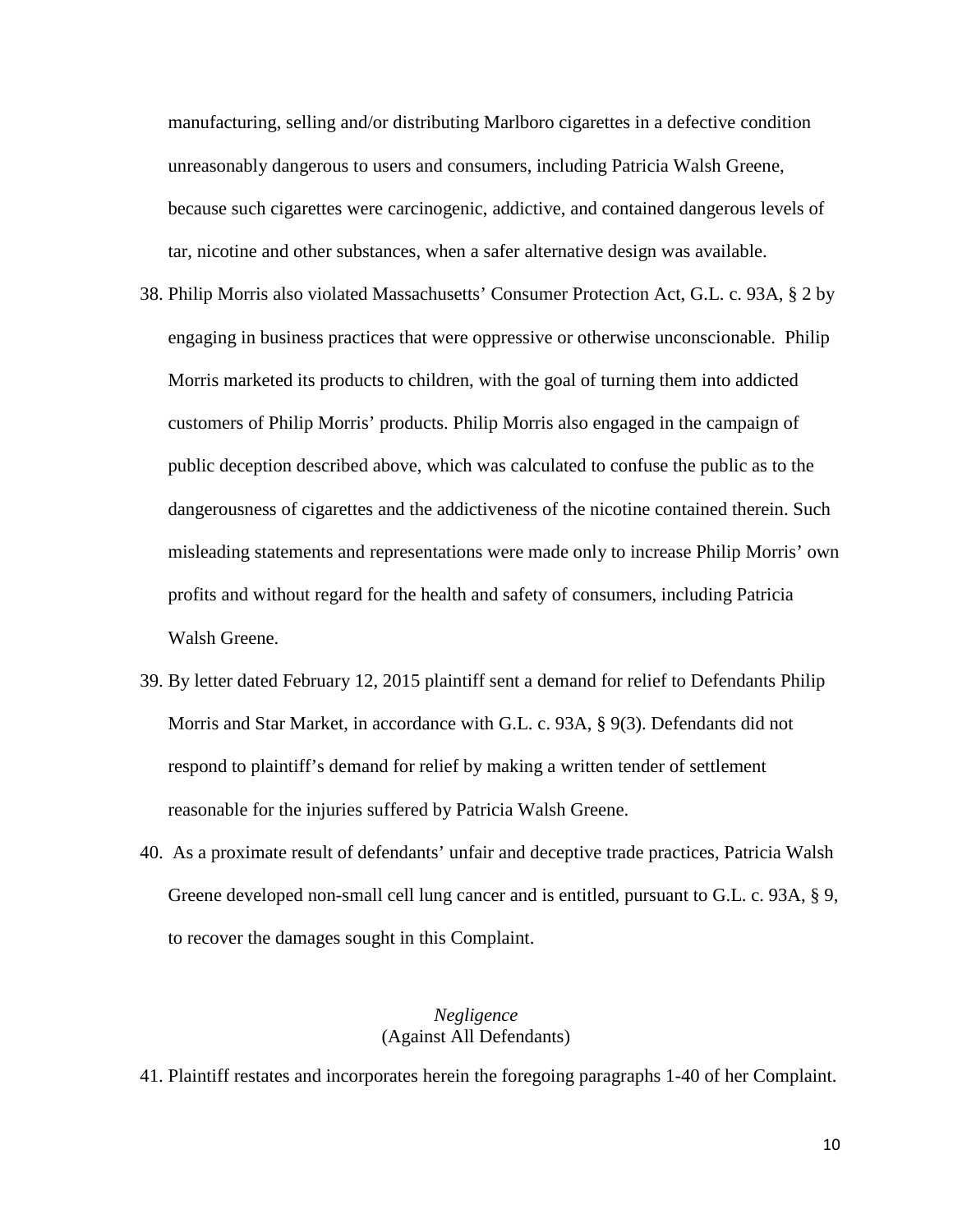- 42. Defendants owed plaintiff a duty to exercise reasonable care in the design, development, testing, marketing, promotion, packaging, sale, and/or distribution of Marlboro cigarettes.
- 43. Defendants owed plaintiff, and other foreseeable users of Marlboro brand cigarettes, a duty to disclose the ever growing knowledge that smoking cigarettes could lead to a variety of human diseases.
- 44. Defendants breached their duty to exercise reasonable care in numerous respects, including but not limited to the following breaches:
	- a. Defendants failed to exercise reasonable care in the design, development, testing, marketing, promotion, packaging, sale and/or distribution of Marlboro cigarettes;
	- b. Defendants failed to exercise reasonable care in distributing Marlboro cigarettes by, among other things, distributing samples of Marlboro cigarettes to minors, in violation of G.L. c. 270, § 6;
	- c. Philip Morris failed to exercise reasonable care in marketing Marlboro cigarettes, including through free giveaways of Marlboro cigarettes and by intentionally and/or negligently inducing minors, including Patricia Walsh Greene, to smoke Marlboro cigarettes;
	- d. Philip Morris failed to timely and/or ever disclose to plaintiff, and other foreseeable users of Marlboro cigarettes, its own scientific research and other scientific research known to Philip Morris, which showed that use of cigarettes as intended could likely lead to a variety of human diseases; and
	- e. Philip Morris failed to exercise reasonable care in manufacturing Marlboro cigarettes and knew, or should have known, that when used as intended Marlboro cigarettes would cause human disease. Philip Morris also knew, or should have known, that when used as intended by consumers, smoking cigarettes likely leads to addiction, habituation, or dependence.
- 45. As a proximate result of defendants' negligence, Patricia Walsh Greene contracted non-

small cell lung cancer and is entitled to recover the damages sought in this Complaint.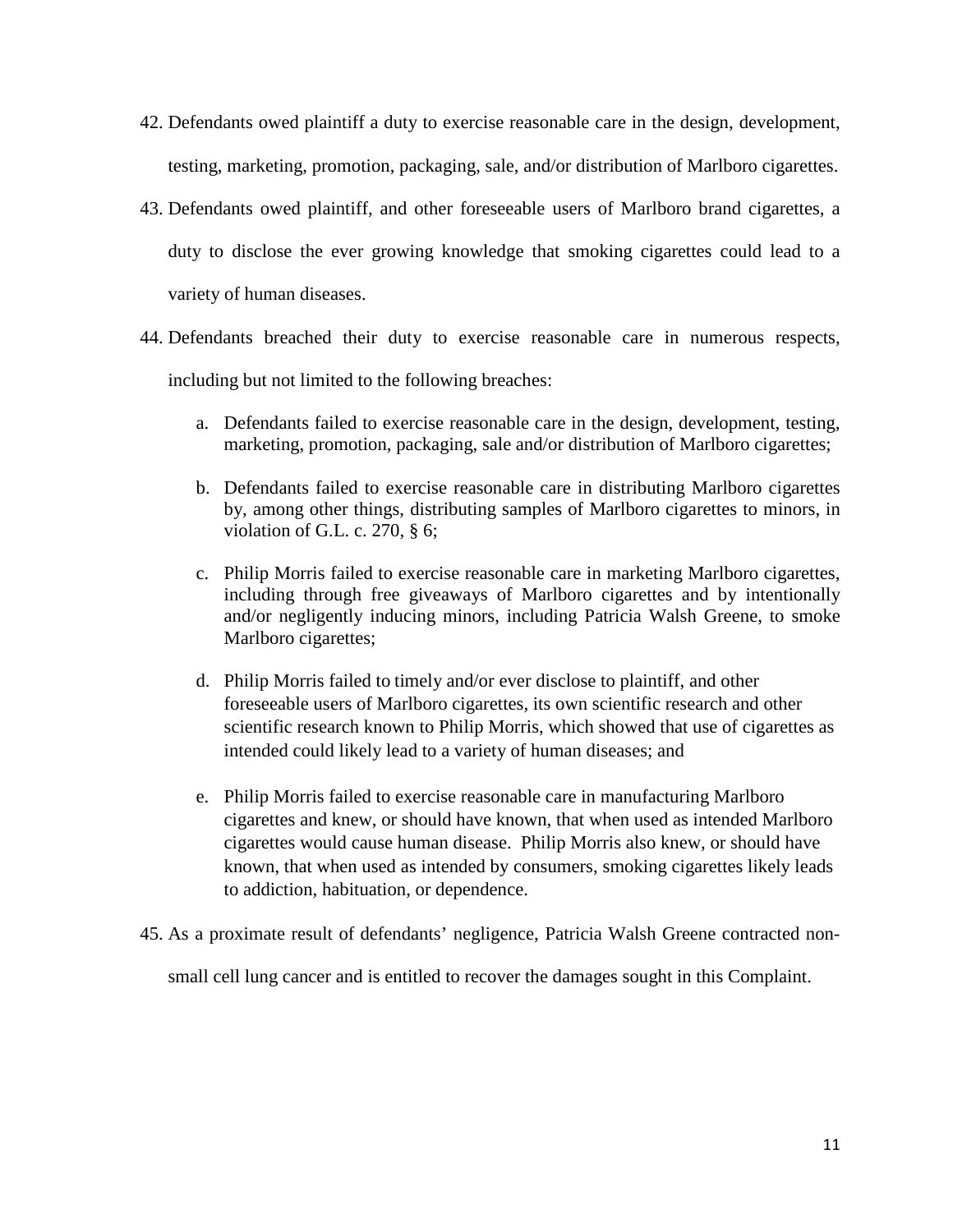## *Civil Conspiracy*  (Against Philip Morris)

- 46. Plaintiff restates and incorporates herein the foregoing paragraphs 1-45 of her Complaint.
- 47. Philip Morris itself, and through its trade associations, acted in concert and joined together with other manufacturers in the tobacco industry, in an unlawful and unfair manner, pursuant to a common design to conceal or omit information regarding the health consequences of cigarettes and their addictiveness, with the intention that consumers, including Patricia Walsh Greene, would rely on this information.
- 48. Each conspirator knew or in the exercise of reasonable care should have known about the conduct of the others and about the common tortious scheme.
- 49. Philip Morris itself, and through its trade associations, engaged in a myriad of overt acts in furtherance of the conspiracy. Such acts included, but were not limited to:
	- a. A meeting between Philip Morris and its co-conspirators in 1953 to form the Tobacco Institute Research Committee ("T.I.R.C."), eventually renamed the Council for Tobacco Research ("CTR"), an organization which claimed its purpose was to promote research on cigarette dangers, but which instead was used by Philip Morris and its co-conspirators to disseminate misleading information about the dangers of smoking;
	- b. Meetings over the years of T.I.R.C. and its successor organization C.T.R., where the co-conspirators discussed and acted upon their above state goals;
	- c. T.I.R.C. funded research studies, which avoided the issue of cancer and addiction, and instead focused on other matters, while giving the impression to the public that the "cancer question" was under "investigation";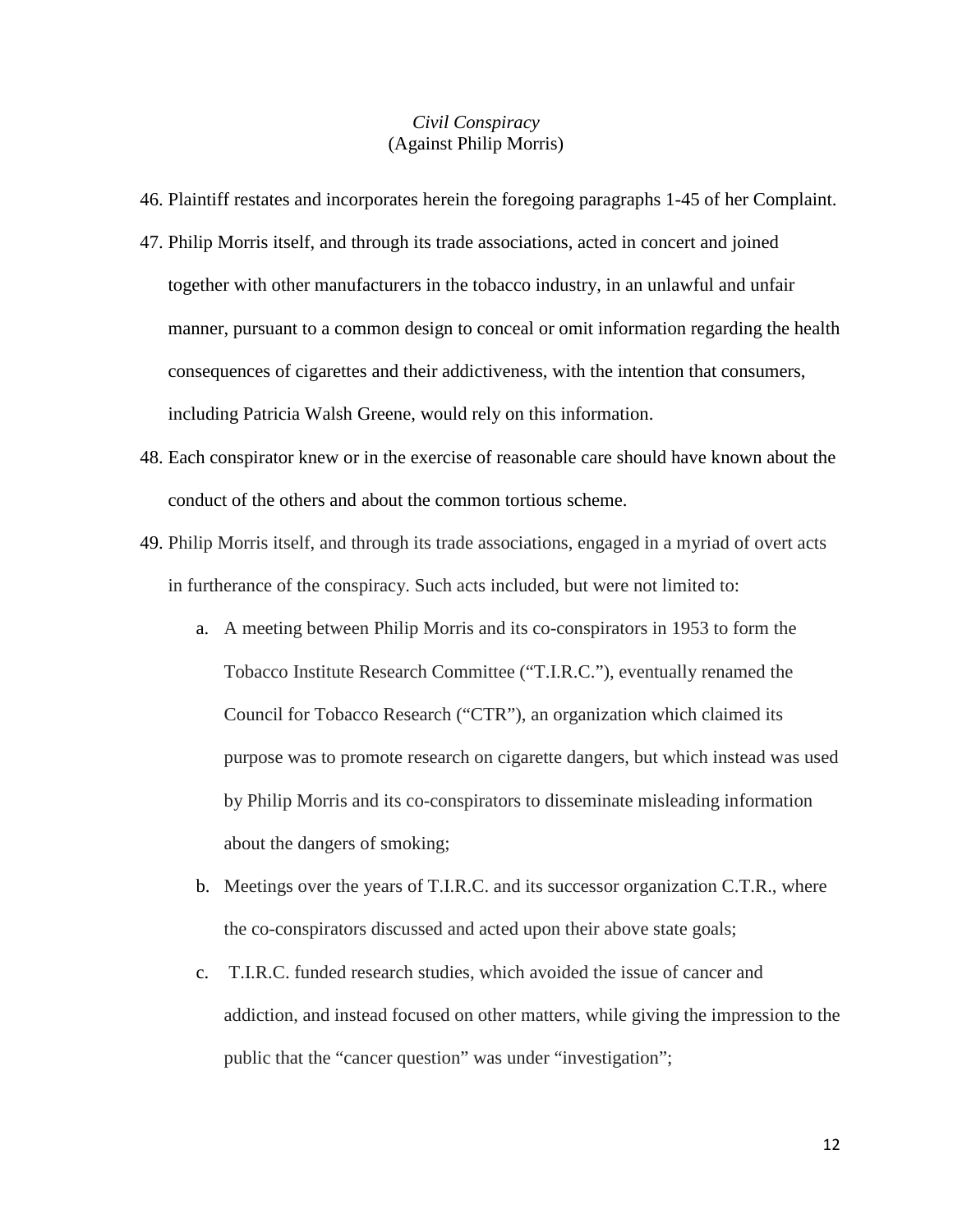- d. Subsequent creation of the Tobacco Institute, an organization formed for the purpose of providing misleading information concerning the dangers of cigarette use to the media and others, of which Philip Morris and its co-conspirators were members;
- e. The suppression of and refusal to publish various research studies carried out by co-conspirators which revealed smoking to be both harmful and additive;
- f. Meetings over the years of the Tobacco Institute, wherein Philip Morris and its co-conspirators discussed and acted upon their previously stated goals;
- g. Publications, news releases, telephone calls, contacts with the press, the media, the government, and others, by the Tobacco Institute and other co-conspirators, consisting of suggestions to the media to present the "other side" of the "health controversy" about cigarettes, and to quote tobacco industry sources when reporting on scientific developments showing the dangers of cigarette smoking. These suggestions were accompanied by references to the amount of advertising carried in the magazine or newspaper and threats that such advertising would be dropped if the magazine did not comply;
- h. Numerous public statements from 1950-1962 by Philip Morris and its coconspirators that falsely criticized scientific publications and reports which showed that lung cancer and other diseases were caused by cigarette smoking;
- i. A 1953 publication by T.I.R.C., consisting of 18 pages, containing false statements about the connection between smoking and lung cancer;
- j. Publication in 1954 by Philip Morris and its co-conspirators, through T.I.R.C., of "A Frank Statement to Cigarette Smokers" (Frank Statement). The Frank

13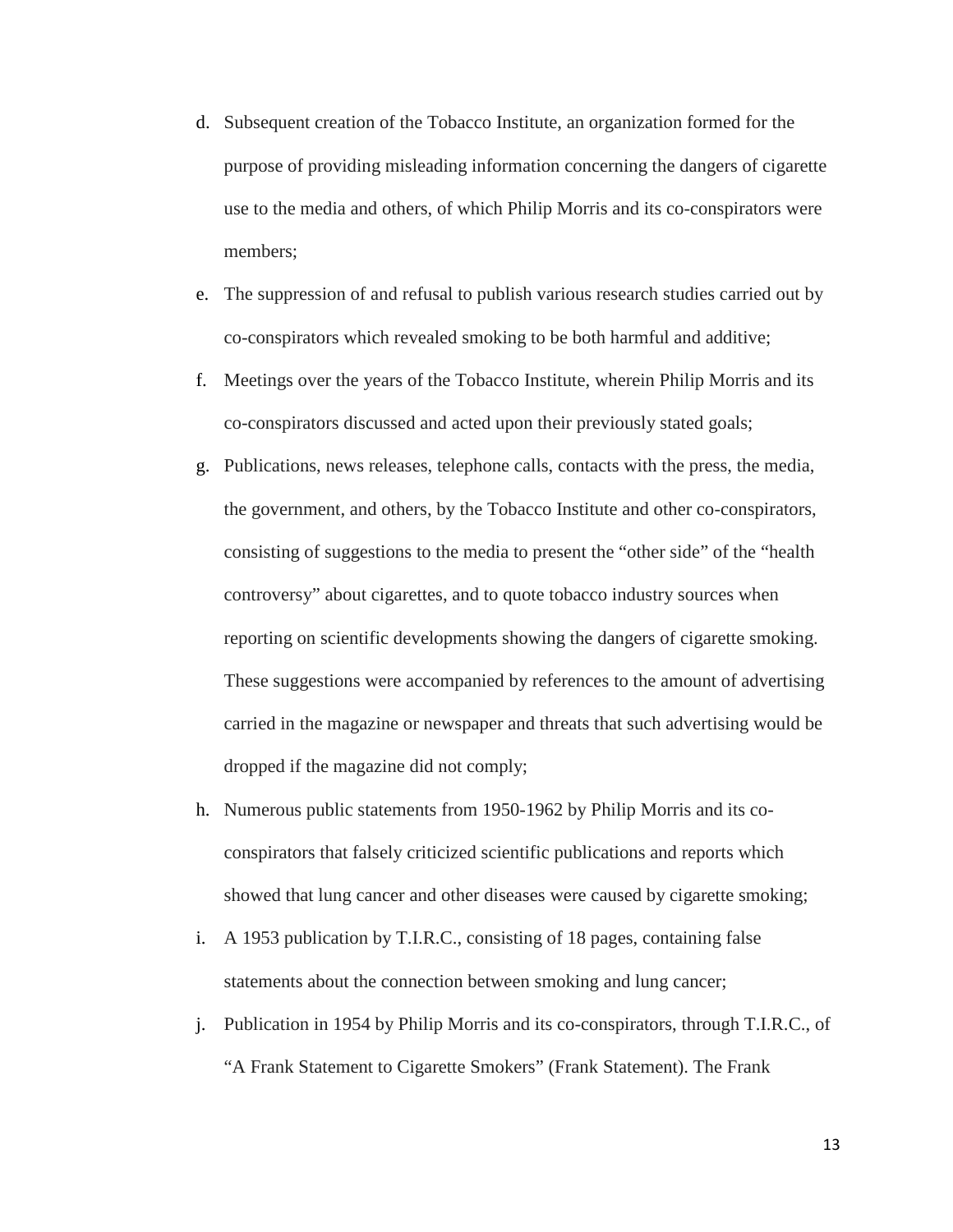Statement promised the public that Philip Morris and its co-conspirators would do research to reveal the true dangers of cigarette smoking. In fact, Philip Morris and its co-conspirators already knew at the time the Frank Statement was published, the true dangers of smoking cigarettes;

- k. Statements and publications by Clarence Cook Little, spokesman for T.I.R.C., to the effect that scientific evidence showing the dangers of cigarette smoking were "not proven" or were "merely statistical." These statements included, but were not limited to, statements made in Atlantic magazine in 1957, which were made with an intent to deceive the public into believing cigarette smoking was safe;
- l. False statements to Congress and the press, in the periods 1962-1966, 1969, and 1984 minimizing the dangers of cigarette smoking;
- m. A statement by Philip Morris' co-conspirator R.J. Reynolds in 1964, before a congressional subcommittee, that "[m]any distinguished scientists are of the opinion that it has not been established that smoking causes disease," and claiming a "lack of clinical and laboratory scientific evidence of the relationship between smoking and health";
- n. Publication of an article in 1968, paid for by co-conspirators, entitled "To Smoke or Not to Smoke—That Is Still the Question," in TRUE magazine which was designed to appear as a legitimate article by a genuine author. The article was in fact written by a sports writer who was also employed by Hill and Knowlton, the public relations firm behind the creation of T.I.R.C. This article deliberately misstated the known dangers of smoking;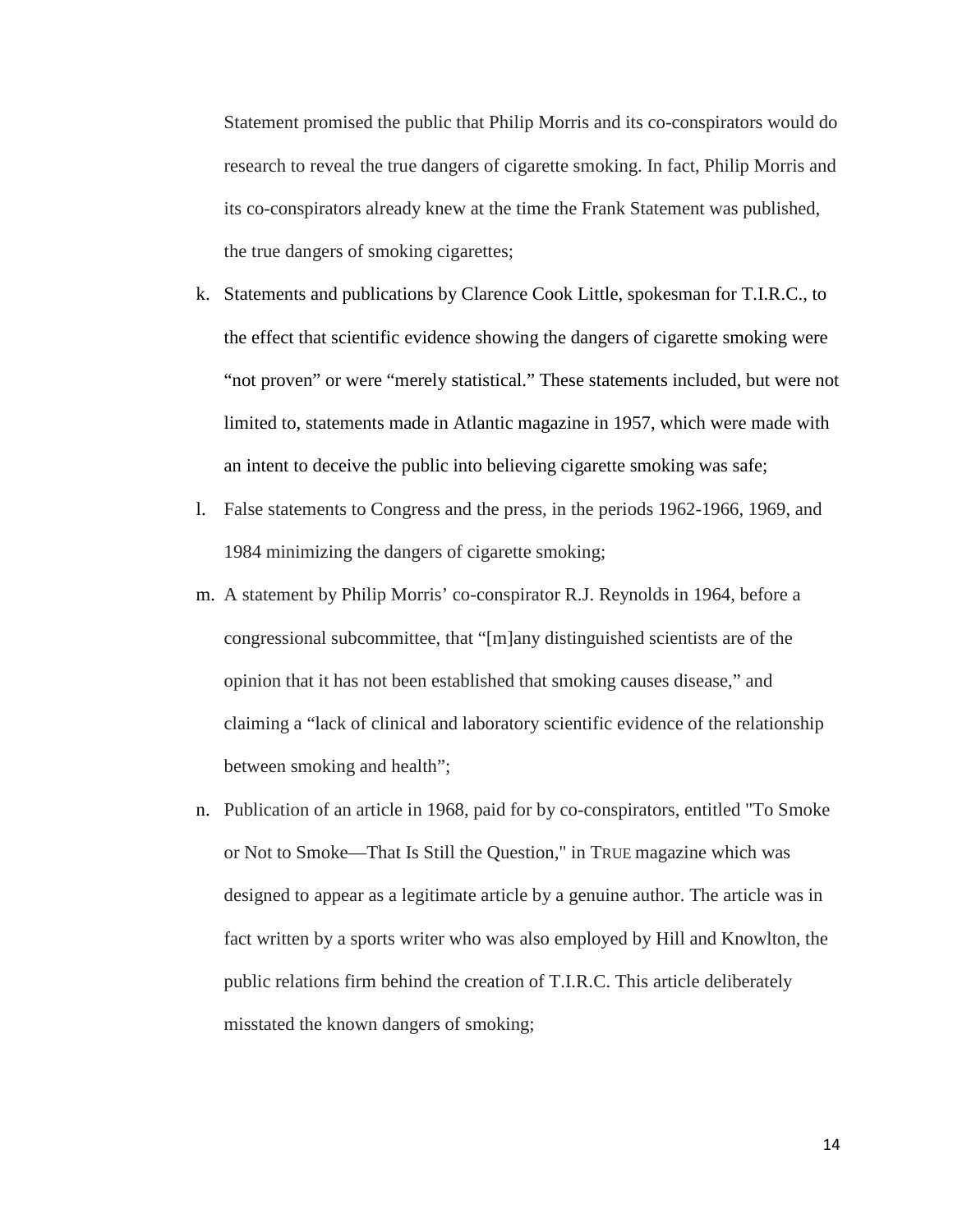- o. A statement by Philip Morris' co-conspirator R.J. Reynolds in 1982 that "science to date after much research including over \$100 million funded by our industry, indicates that no causal link [between smoking and human disease] has been shown," and that "there is absolutely no proof that cigarettes are addictive";
- p. A 1984 national advertising campaign by co-conspirator R.J. Rynolds asserting that "studies which conclude that smoking causes disease have regularly ignored significant evidence to the contrary";
- q. A 1985 publication entitled "Of Cigarettes and Science" authored by Philip Morris' co-conspirator R.J. Reynolds, falsely stating that cigarettes do not cause heart disease, which publication was the subject of an F.T.C. charge of false advertising;
- r. "Research Reports on Tobacco and Health", generated on behalf of the coconspirators by the Tobacco Institute, Inc. and published for many years, which disputed the known health consequences of smoking. These releases reported on fringe medical theories of the cause of lung cancer other than cigarettes, in order to assuage the public's fear regarding the deadly consequences of smoking cigarettes. These theories, as reported by the Tobacco Institute, on behalf of Philip Morris and its co-conspirators include, but are not limited to: that smoking lowers fatty substances in the lungs, that lung cancer is caused by a certain personality, and that emphysema is an outcome of childhood measles;
- s. Statements to Congress in 1994 by Philip Morris and its co-conspirators denying the addictiveness and dangerousness of cigarettes; and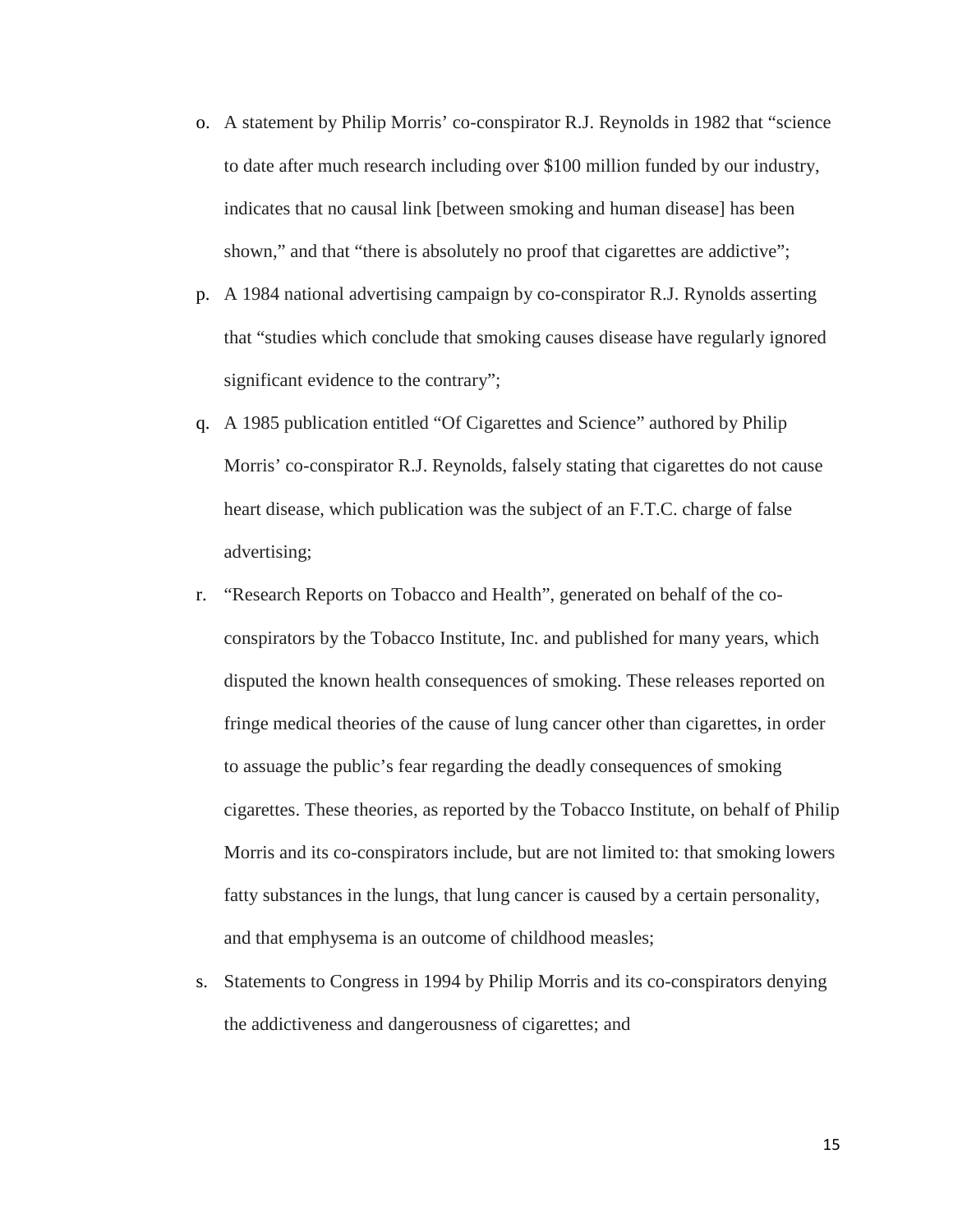- t. Manufacture of cigarettes by Philip Morris and its co-conspirators, acting together or individually, with the purpose of controlling and manipulating the nicotine therein, in order to create and sustain addiction in smokers.
- 50. As a result of its role in this conspiracy, Philip Morris is responsible for the tortious, and wrongful acts of the other co-conspirators, as well as its own.
- 51. As a direct and proximate result of the Philip Morris' role in the conspiracy to deceive the public about the harmful effects of smoking cigarettes, Patricia Walsh Greene contracted lung cancer, and is entitled to the damages sought in this Complaint.

## *Prayer for Relief*

Plaintiff requests judgment against all Defendants for compensatory damages for all injuries and losses described above, including, but not limited to:

- A) Patricia Walsh Greene's pain and suffering, lost earnings, and medical expenses;
- B) Double or treble damages, costs, and attorneys' fees, in accordance with G.L. c. 93A, §9;
- C) All recoverable costs of this action; all legally recoverable interest; and
- D) Any other relief which the Court deems just and proper.